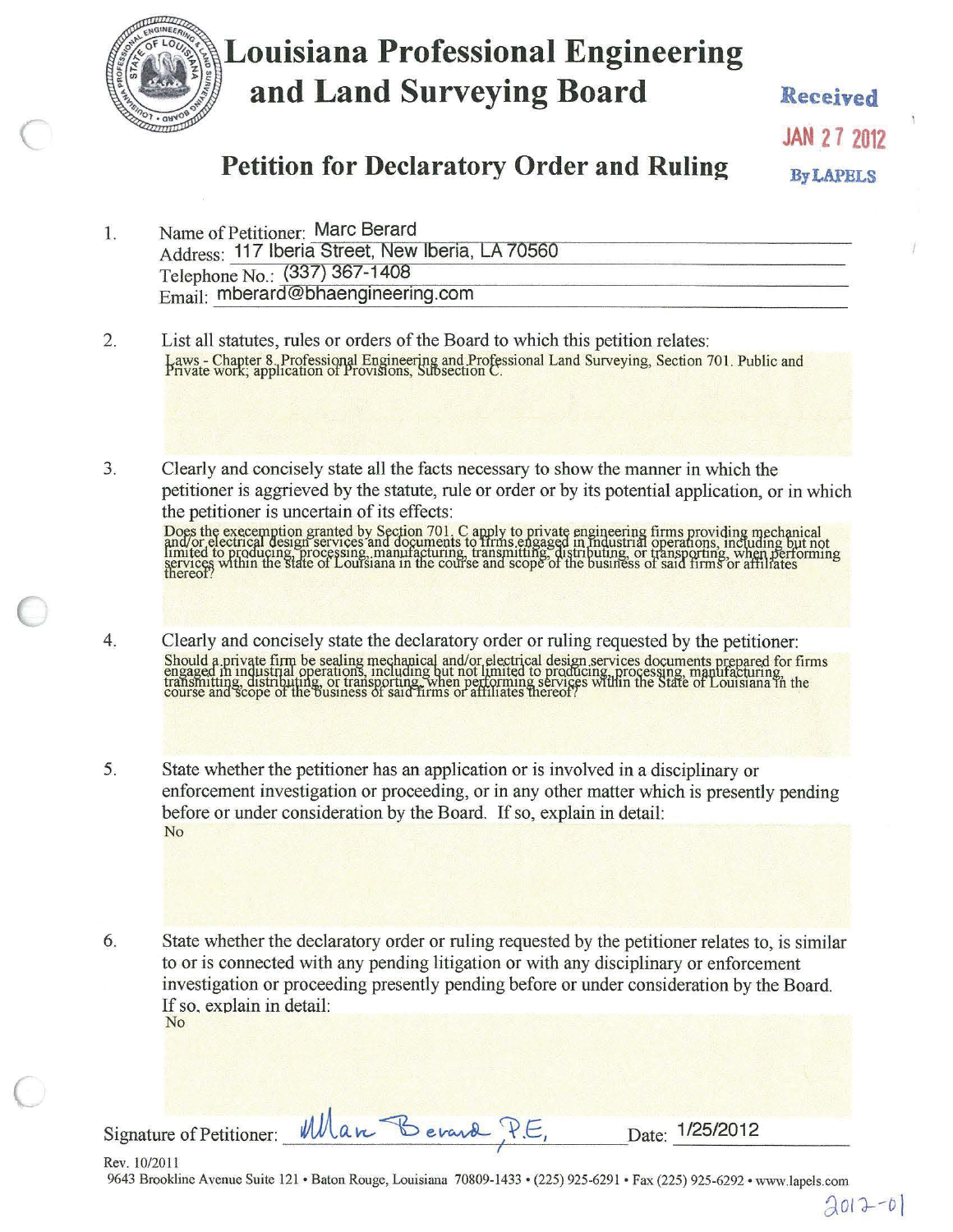## **LOUISIANA PROFESSIONAL ENGINEERING AND LAND SURVEYING BOARD 9643 Brookline Avenue, Suite 123 Baton Rouge, Louisiana 70809**

# **RULING ON PETITION FOR DECLARATORY ORDER**

I.

On or about January 27, 2012, Marc Berard ("Petitioner") ftled with the Louisiana Professional Engineering and Land Surveying Board (the "Board") a petition for declaratory order and ruling pursuant to LAC Title 46:LXl§727.

2.

Petitioner seeks a declaratory order as to whether a "private firm" should be "sealing mechanical and/or electrical design services documents prepared for finns engaged in industrial operations, including but not limited to producing, processing, manufacturing, transmitting, distributing, or transporting, when perfonning services within the State of Louisiana in the course and scope of the business of said firms or affiliates thereof".

3.

LAC Title 46:LXI§2503(C) requires licensees of the Board to fully comply \\ith the rules of the Board regarding the use of seals (LAC Title 46:LXl§2701).

4.

LAC Title  $46: LXI_{S}^{2701}(A)(4)(a)$ , which relates to the sealing of completed work,

provides, in pertinent part, as follows:

i. The licensee shall affix his/her seal, sign his/her name, and place the date of execution on all engineering documents that have been issued by the licensee to a client or any public or governmental agency as completed work.

(a). In the case of a temporary pennit issued to a licensee of another state, territory, or possession of the United States, or the District of Columbia, the licensee shall affix the seal of his/her jurisdiction of licensure, his/her signature, the date of execution, and his/her Louisiana temporary pennit number to all of his/her work.

 $\mathcal{L}^{\text{max}}$  and  $\mathcal{L}^{\text{max}}$ 

#### iii. Drawings and Plats

(a). In the case of multiple sealings, the first sheet or title page shall be sealed, signed and dated by the licensee or licensees in responsible charge. In addition, each sheet shall be sealed, signed and dated by the licensee or licensees responsible for each sheet.